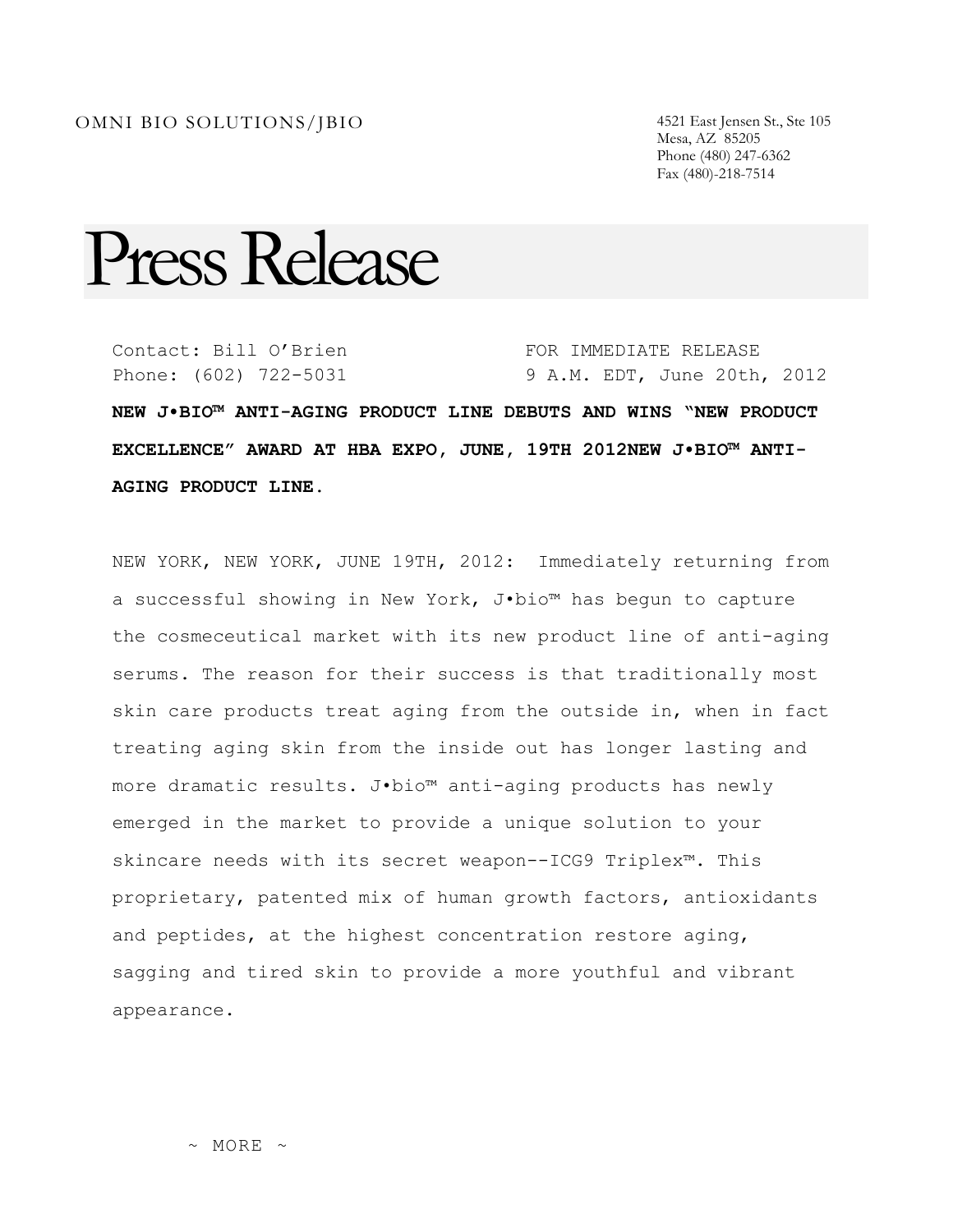Dubbed the new "sexy proteins," by our scientists, the antioxidants and peptides regenerate cells, increase cell division and increase oxygenation in the cell creating "homeostasis," the ultimate environment for cell health. Growth factors nurse the cell and tend to the cell's needs being the key activator and messenger that turn cell activities "on" and "off." Growth factors increase collagen production and reduce inflammation and general wrinkling, dryness and thinning of the skin.

Being introduced publicly for the first time at the HBA Expo, June 19, 2012, the J•bio™ lineup includes: Micro-refining Facial Serum, Restorative Concentrate Intensif, Illumnious Eye Serum and Restorative Hair Complex. All J•bio™ products contain the proprietary ICG9 Triplex™ and are the most technically advanced products on the market. Formulated and produced in an FDA credentialed lab provides for the highest standards in testing, purity and quality.

Omni Bio Solutions®, the parent company of J•bio™, has partnered with this FDA lab to create the highest and purest quality of growth factor products. J•bio™ founder William O'Brien, known as the handsome cowboy at the Chanel counter, said, "Through J•bio™ we not only found the answers for an aging professional community, but formulated a product that can replenish the appearance of skin and be a research leader in the skincare industry."

Page 2